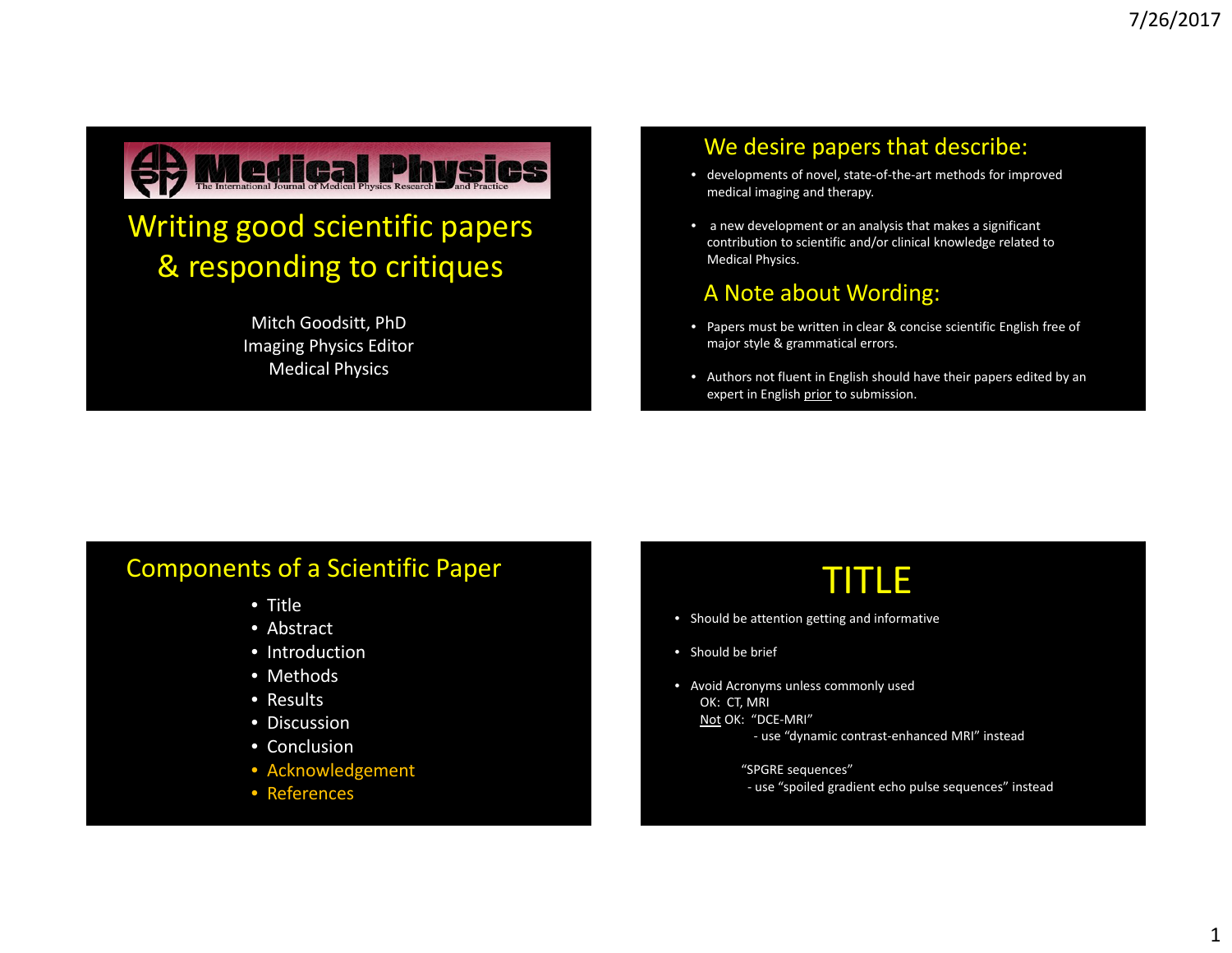### ABSTRACT

- Extremely important reader's first introduction to paper
- Should summarize entire study (Purpose, Methods, Results, Conclusions)
- Results should be quantitative
- Minimize acronyms
- AIP: "should not contain displayed mathematical equations, footnotes, references, graphics, or tabular material"
- Length: ≤ 500 words for research articles & technical reports ≤ 300 words for Technical notes & Medical Physics Letters

## INTRODUCTION

- Summarize what has been done, what you are doing, why this is important. (Novelty, clinical and/or scientific importance)
- Should include:
	- " 1) significance of topic
	- 2) information gap in available literature associated with topic
	- 3) literature review in support of key questions
	- 4) developed purposes/objectives & when appropriate, hypotheses."
		- [Cook C et al,. J Man Manip Ther. 2009;17(3):141‐147]
- Problems insufficient literature review or too broad literature review.

### **METHODS**

- Should be clear & concise
- Provide enough detail for others to repeat study
- Even if methods described in previous publication, they should be summarized so present paper has sufficient detail to stand‐alone.
- Final section of Methods should describe statistical methods used to analyze data.
- Scitable by Nature Education recommendations:
	- ‐ Explain the choices you made in your experimental procedure. ‐ What is SPECIAL, UNEXPECTED or DIFFERENT in your approach.
	- ‐ May use <sup>a</sup> schematic diagram to summarize method.

# RESULTS

- Should follow order of methods section and only include results leave discussion to discussion section.
- Text "should be succinct but should provide the reader with <sup>a</sup> summary of the results of each table or figure."
	- S Maloy, Guidelines for Writing <sup>a</sup> Scientific Paper http://www.sci.sdsu.edu/~smaloy/MicrobialGenetics/topics/scientific‐ writing.pdf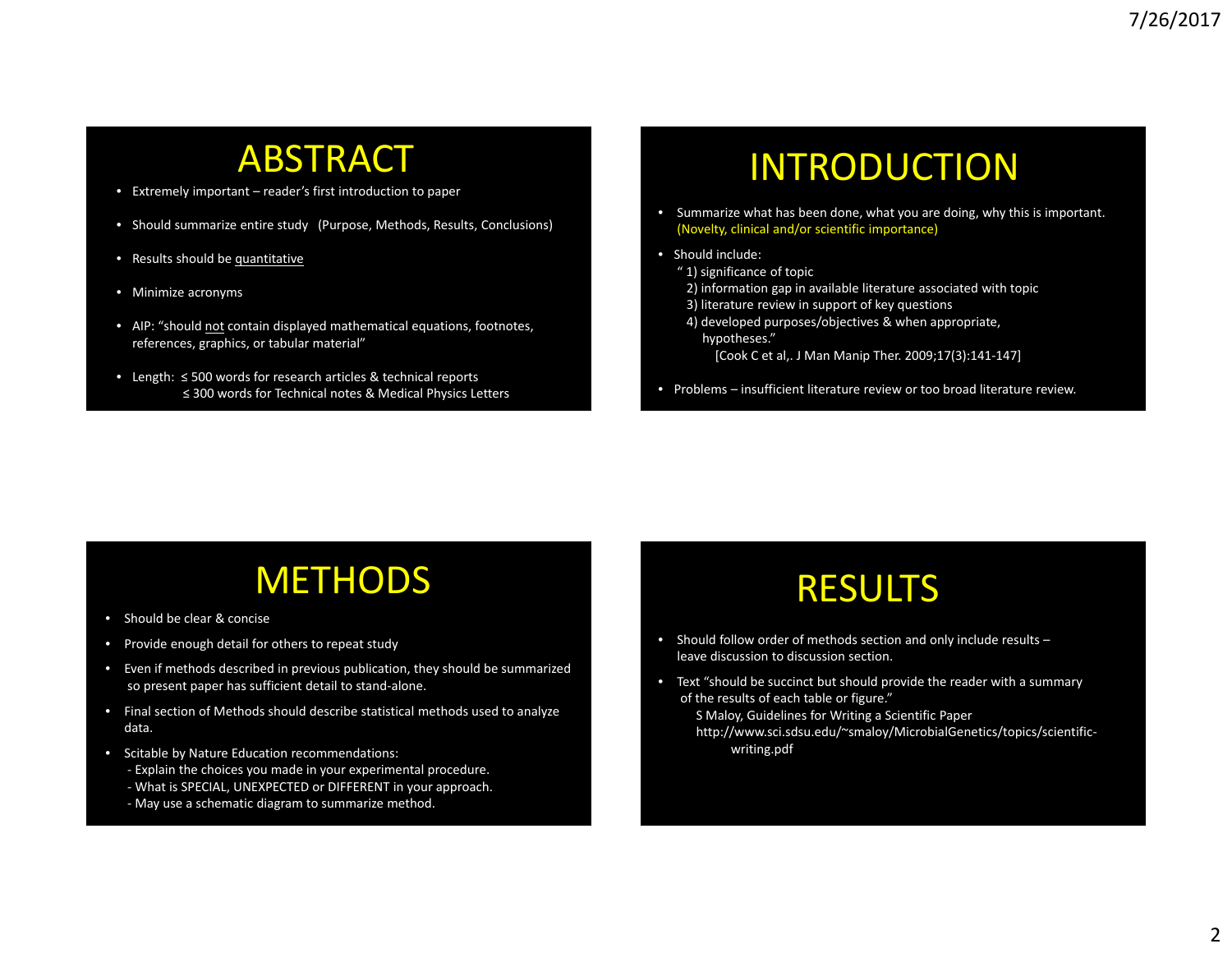## Tables

From AIP:

- Should have captions that make the tables intelligible without reference to the text.
- Structure should be clear, with simple column headings denoting all units
- Should be created with Word's *Insert Table* function.
- Tables created with spaces or tabs will create problems and may be improperly typeset

# Figures

Some recommendations from Deputy Editor Dave Roger's 2013 presentation:

- Figures with captions should be self‐contained readers often skim article looking at figures and tables.
- Tick marks and axes on all 4 sides is ideal
- # ticks commensurate with accuracy
- Helvetica & Arial fonts preferred easiest to read
- The figures will be reduced to column width (8.5 cm) in published paper make sure lines are thick enough, fonts & symbols are large enough

# Line colors & style

- Select line colors that appear well when converted to black and white for published hardcopy journal & for referees who often print with B&W laser printers.
- Choose colors that can be distinguished by those who are colorblind.
- May be better to use dashed or dotted lines in some cases.
- Print fee for color figures in hardcopy journal is \$325 per figure!

Examples of Figures I found in <sup>a</sup> paper published in Medical Physics that could have been improved: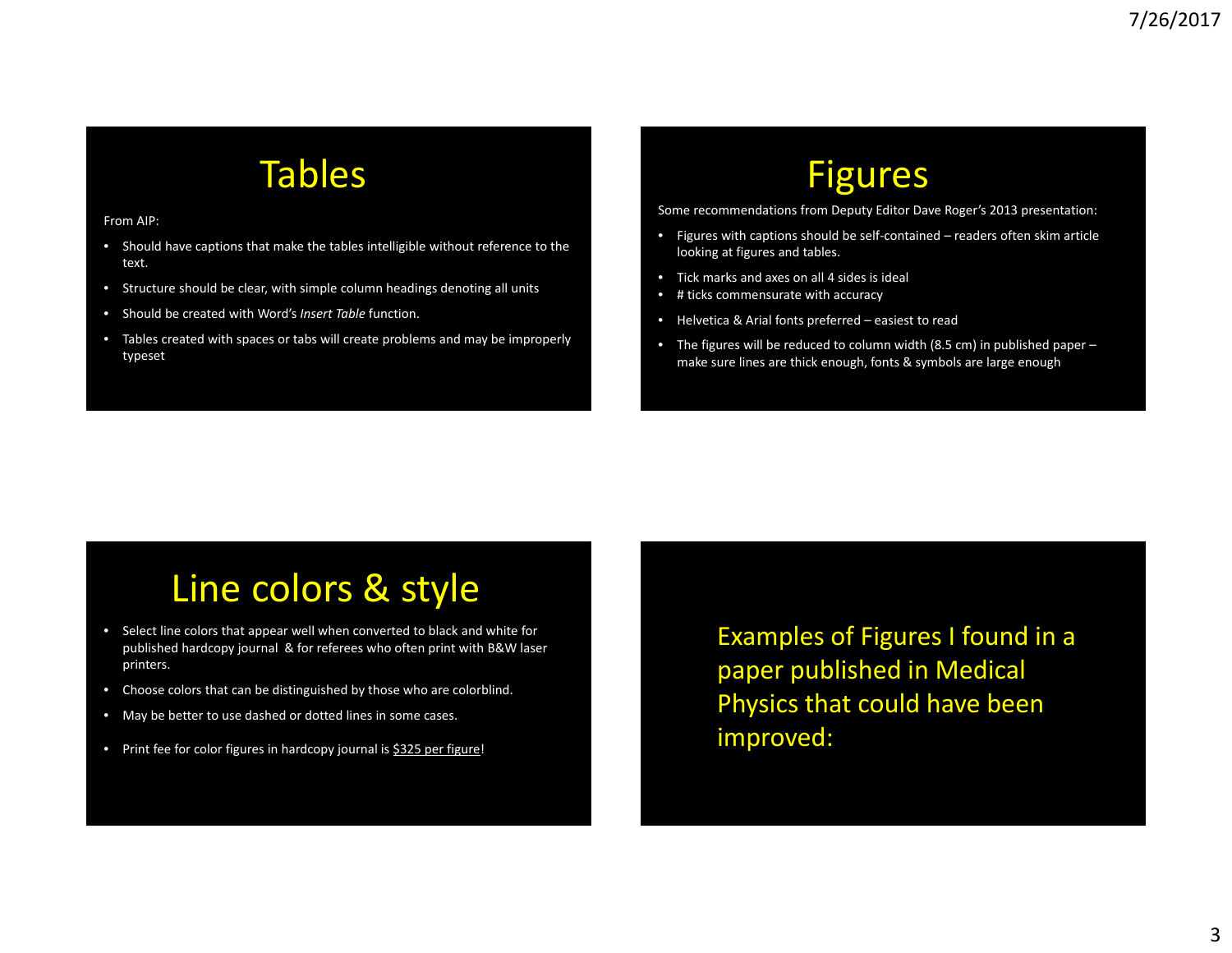





marks & including them on all 4 sides. Also, prefer Arial or Helvetica font .



Lung 1, Lung 2, & Lung 3. Should have used either different colors or different line styles (solid, dashed, dotted).



deuteranope (green) tritanope (blue) pe (red)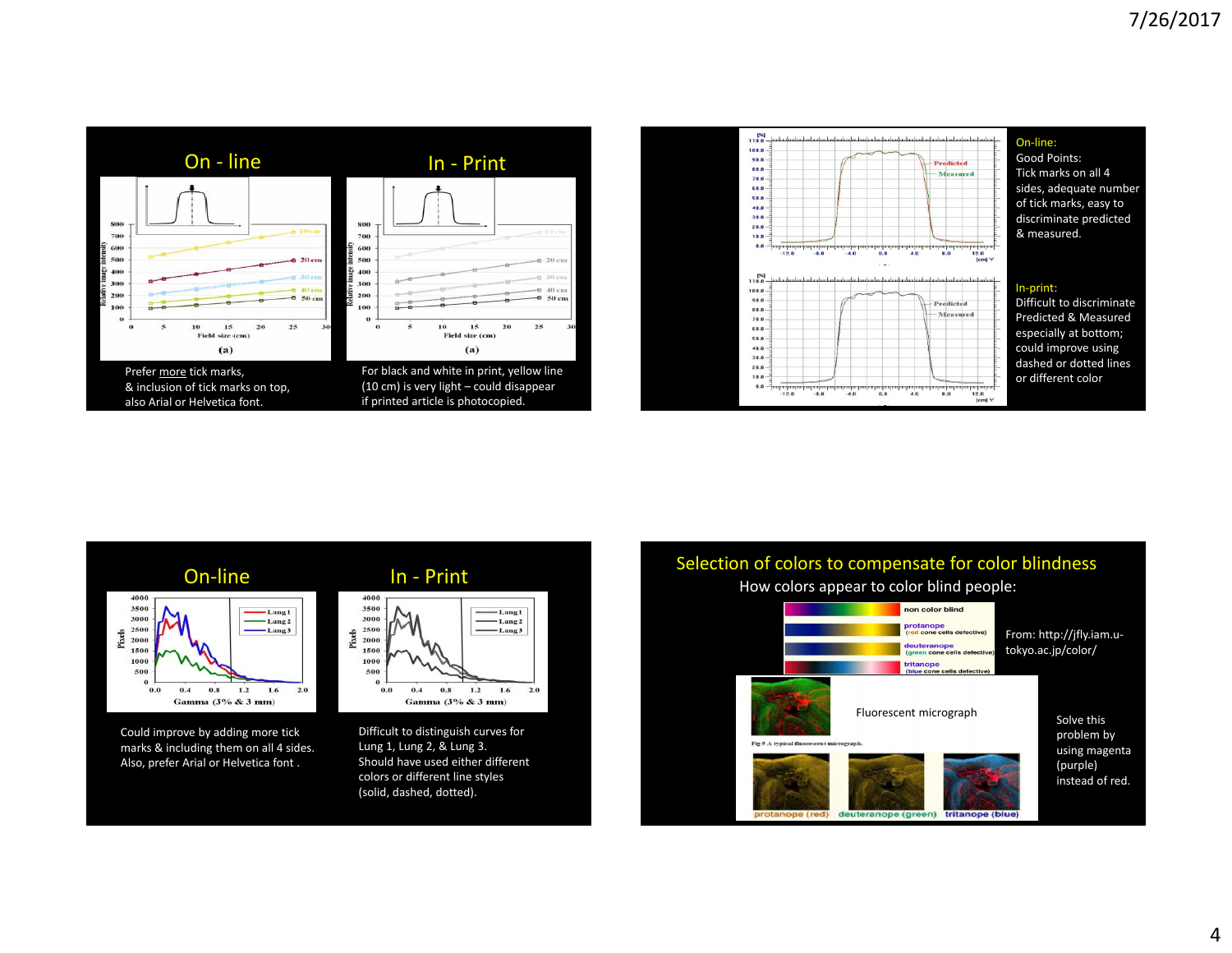#### Set of colors that is unambiguous to people with and without colorblindness From: http://jfly.iam.u‐tokyo.ac.jp/color/

| Original                | <b>Simulation</b> |        |        |                         |                  | for Photoshop, Illustrator,<br>Freehand, etc. |                 | for Word, Power<br>Point, Canvas, etc. |
|-------------------------|-------------------|--------|--------|-------------------------|------------------|-----------------------------------------------|-----------------|----------------------------------------|
|                         | Protan            | Deutan | Tritan |                         | Hue              | C.M.Y.K (%)                                   | R.G.B (0-255)   | R.G.B(%)                               |
|                         |                   |        |        | <b>Black</b>            | $-$ <sup>o</sup> | (0.0.0.100)                                   | (0, 0, 0)       | (0.0.0)                                |
| $\overline{2}$          |                   |        |        | <b>B</b> Orange         | 41°              | (0.50, 100, 0)                                | (230, 159, 0)   | (90, 60, 0)                            |
| $\overline{\mathbf{3}}$ |                   |        |        | <b>Sky Blue</b>         | 202°             | (0.0, 0.08)                                   | (86, 180, 233)  | (35,70,90)                             |
| 4                       |                   |        |        | <b>Buish Green</b>      | 164°             | (97,0.75,0)                                   | (0, 158, 115)   | (0,60,50)                              |
| 5                       |                   |        |        | Yellow                  | 56°              | (10.5, 90.0)                                  | (240.228.66)    | (95, 90, 25)                           |
| 6                       |                   |        |        | <b>Blue</b>             | $202^\circ$      | (100, 50, 0, 0)                               | (0.114.178)     | (0.45, 70)                             |
|                         |                   |        |        | <b>W</b> Vermilion      | $27^\circ$       | (0.80, 100, 0)                                | (213.94.0)      | (80, 40, 0)                            |
| 8                       |                   |        |        | <b>图</b> reddish Purple | $326^\circ$      | (10, 70, 0, 0)                                | (204, 121, 167) | (80, 60, 70)                           |

Note: Adobe Photoshop and Illustrator now include option to preview how artwork will appear to people with red/green colorblindness (protanopia and deuteranopia)

### DISCUSSION

- Summarize main results; discuss how they support or disagree with hypotheses, how they affect the field.
- Sections of discussion section recommended by Docherty & Smith\*:
	- 1) Strengths & weaknesses of study
	- 2) Strengths & weaknesses in relation to other previous studies
	- 3) Meaning of study
	- 4) Unanswered questions & future research \*[Docherty M & Smith R, Brit Med J 1999;318: 1224‐1225]
- PITFALL: overstating significance of findings.
- PITFALL: discussion of extraneous ideas, concepts or information not covered by your topic.

[Hoogenbroom & Manske, Int J Sports Physics Therapy 2012;7:512‐7]

# **CONCLUSION**

- Not just <sup>a</sup> restatement of results, but some final summative statements about the outcomes of the study [Hoogenbroom &Manske Int J Sports Physical Therapy 2012;7: 512‐7]
- Discuss to what extent you have succeeded in addressing the need stated in the Introduction section. [Scitable by Nature Education]
- Focus on what you have found and what your findings mean. [Scitable by Nature Education]
- Include perspective of what could or should still be done. [Scitable by Nature Education]
- Should contain the take-home message.

# Writing Style

- Treat each paragraph as <sup>a</sup> thought, with <sup>a</sup> single clear message
- Make connections between each paragraph or section
- Make transitions so there is no gap in logic
- Cut excessive words (cut, cut, cut)
- Use only words with precise meanings. [Me write pretty one day: how to write <sup>a</sup> good scientific paper, William Wells, J Cell Biol. 2004; 165:757‐58]
- Write & revise multiple times
- Minimize use of Acronyms they make paper difficult to read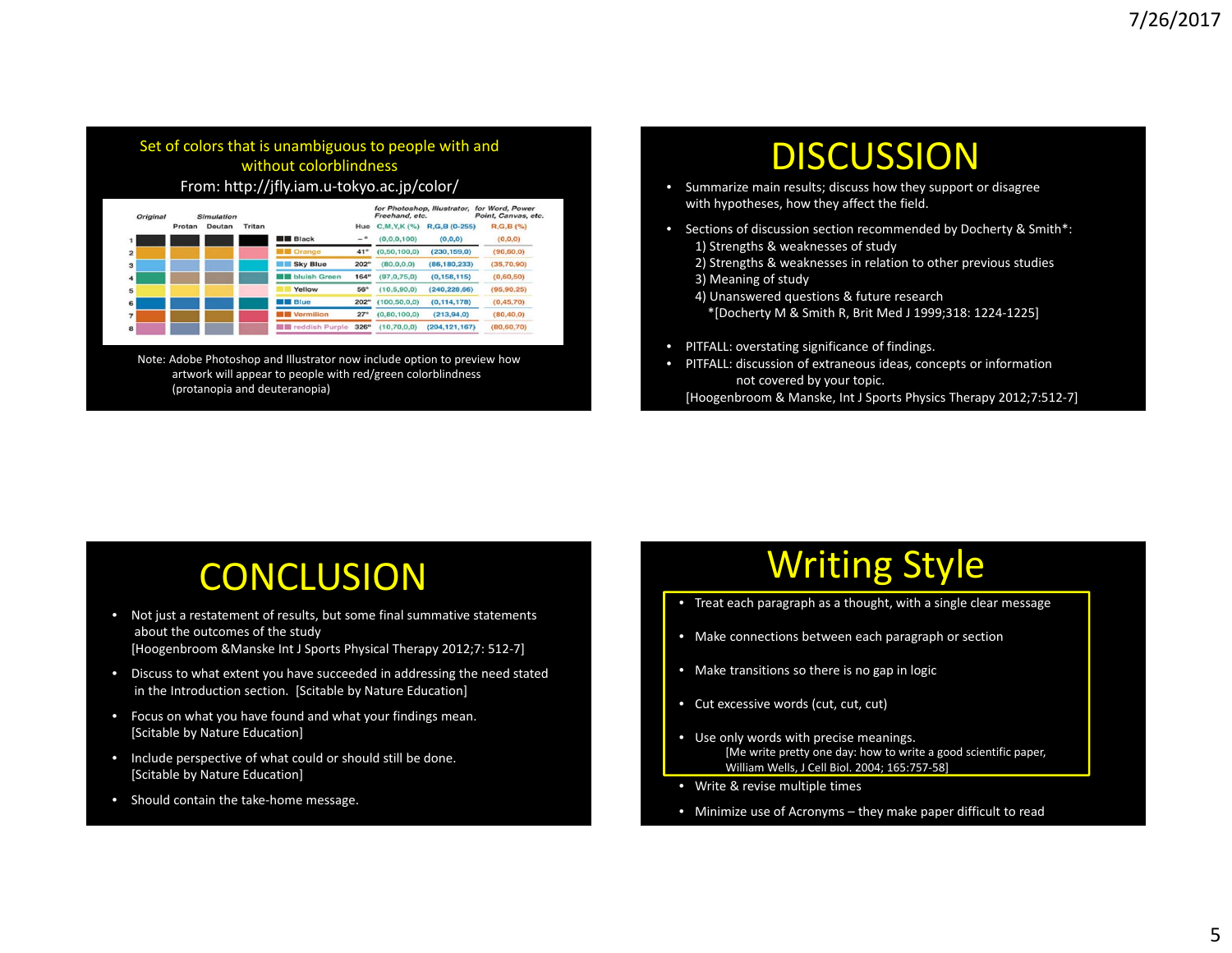#### Avoid confusing text.

("The index finger of the surgeon is then inserted in the atrium.")



[Goodman NW, Edwards MB. Medical writing. 2nd ed, Cambridge University Press, 1997]

# Read & Re‐read

- Before submitting manuscript, read & re‐read for accuracy, proper wording, typos, etc.
- Make sure the numbers in tables are accurate and "add up."
- Have co-author read paper extremely critically, word for word in text, and line by line in tables and captions to check for errors.

John Elefteriades, "Twelve tips on writing <sup>a</sup> good scientific paper," Int J of Angiology 2002;11:53‐55

#### Common Manuscript Deficiencies

(based on Bill Hendee's 2013 Editor's Presentation at 2013 AAPM)

- Incorrect grammar
- Illogical composition
- Obscure writing
- Verbose writing
- Deviation from AIP Style Manual or Wiley House Style Guide https://authorservices.wiley.com/asset/photos/House\_style\_guide\_US4520101451884.pdf

#### Examples from Wiley House Style Guide

#### EXPRESSIONS TO AVOID

- Since should be used only with reference to time, and not for because.
- Although is preferred to though.
- Done, as in the experiment was done, should be replaced with performed or carried out.
- Parameter should only be used to describe <sup>a</sup> defining limit, and is not interchangeable with variable.
- A lot of should be replaced with many or, preferably, should be defined more precisely.
- Avoid get and got.
- As <sup>a</sup> result of or because of are preferred to due to.
- Hopefully should be avoided.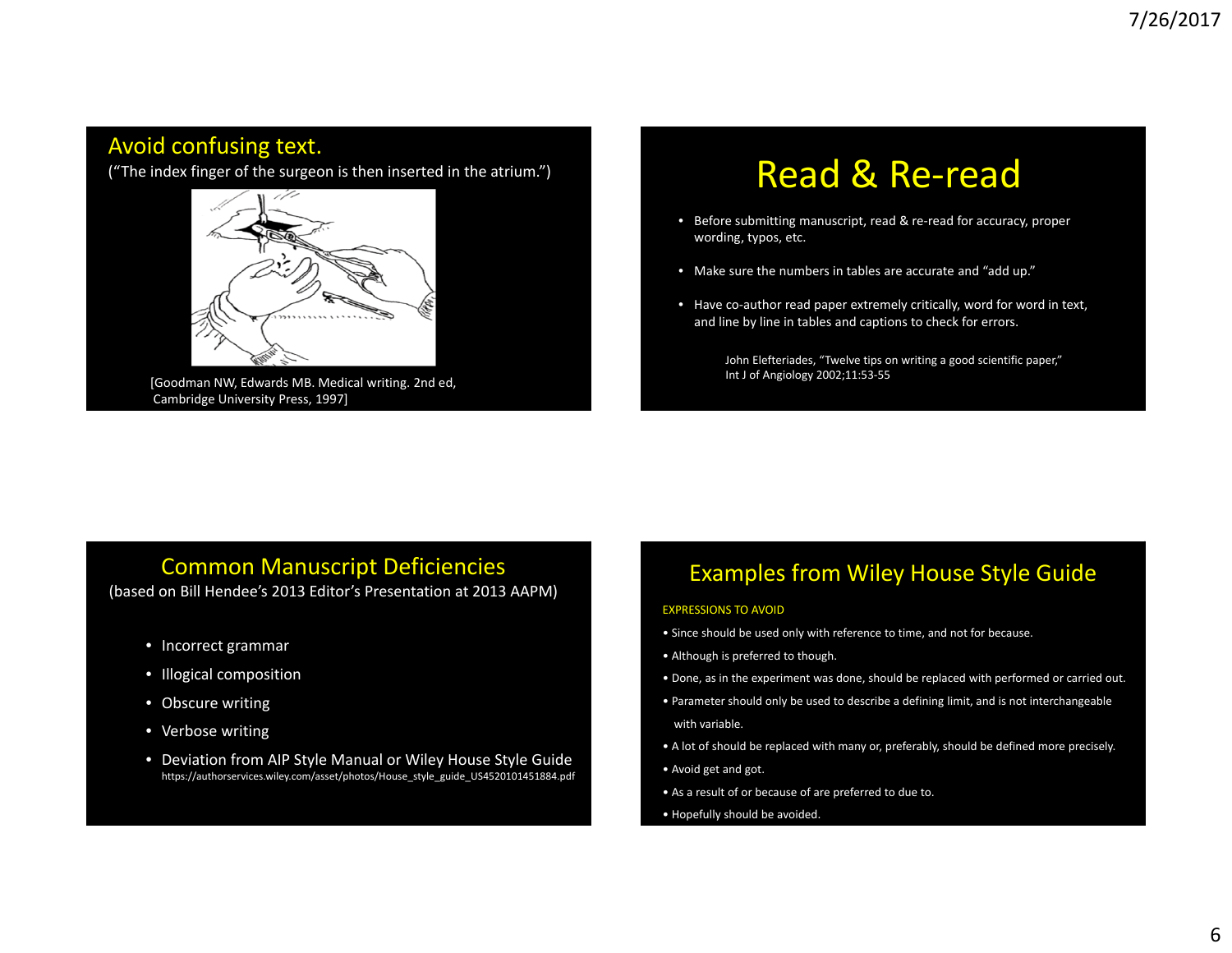#### Common Manuscript Deficiencies Continued All

- Poor illustrations
- Mathematical and/or physics errors
- Over‐reaching of results
- Inadequate or too extensive literature review
- Multiplication of papers (incremental advances)
- No clear delineation between methods & results
- Inadequate methods section not enough details for others to repeat study
- Plagiarism and self‐plagiarism

#### All manuscripts are checked with iThenticate plagiarism detection software.



Springer Guide: How to interpret the results using CrossCheck / Ithenticate? "Generally, the individual sources should not give figures higher than 10%. "

### Authors' Response to Critiques

- Point–by‐point response to reviewers' comments is required.
- Such <sup>a</sup> response is respectful of effort expended by referees & helps speed up review process.
- Point‐by‐point response must contain:
	- 1) Text of original criticism
	- 2) Author's rebuttal
		- ‐ For minor changes (e.g., typo), notation "Done" is sufficient
		- ‐ For moderate and major changes, authors should include pasted copies of the modified text in the rebuttal letter along with corresponding line numbers in the revised article.
- • New (revised) article text must be identified by use of <sup>a</sup> different font color or by yellow highlighting (Do not use track changes or show deleted text)

### Example

REFEREE #1: "The use of the correction factors for the external rods needs better justification. The way the correction factors are built (eq. 4, 5, 6) it is unsurprising that they yield good results as they are defined to do so. It will be important to test these corrections in realistic conditions (i.e. in patients or on <sup>a</sup> different phantom). "

RESPONSE: We have modified the text to better explain and justify the use of the correction factors for external calibration. Please note that <sup>a</sup> single set of these factors are used for all size patients so it is not inherently expected that they will produce good results in all cases.

#### See lines 302‐308 in revised manuscript:

"External calibration is expected to be less accurate than internal calibration because the beam hardening and scatter at the external location (and hence the CT numbers) are different from those at the internal location. For ease of implementation of the DEQCT method, it would be desirable if only the external calibration standards were used and <sup>a</sup> set of phantom/patient size independent correction factors were derived for transforming the CT numbers of the external calibration standards to those of the internal standards. We ….